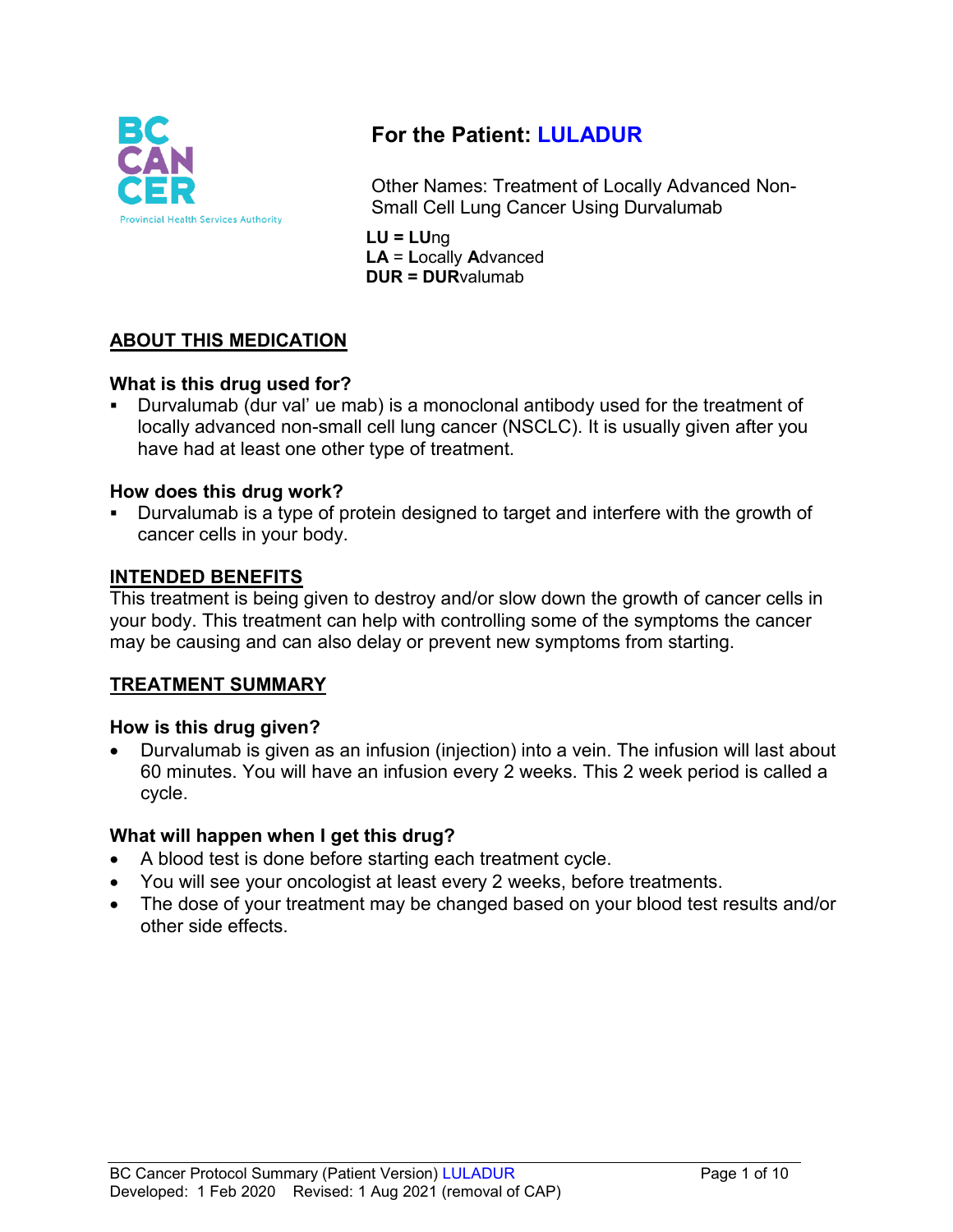## **OTHER INSTRUCTIONS**

• *It is very important to report side effects immediately to your doctor. Do not manage side effects at home without speaking with your doctor. Be aware that symptoms may be delayed and can develop months after your last dose.*

#### **What other drugs or foods can interact with durvalumab?**

- Other drugs may **interact** with durvalumab. Check with your doctor or pharmacist before you start or stop taking any other drugs including all prescription and nonprescription medicines, steroids or other medicines that lower your immune response, vitamins, and herbal supplements.
- The drinking of alcohol (in small amounts) does not appear to affect the safety or usefulness of durvalumab.

## **Other important things to know:**

- **Before you are given durvalumab**, talk to your doctor or pharmacist if you:
	- $\circ$  have an active condition where your immune system attacks your body (autoimmune disease), such as ulcerative colitis, Crohn's disease, lupus, rheumatoid arthritis or sarcoidosis.
	- $\circ$  take other medicines that make your immune system weak. Examples of these may include steroids, such as prednisone.
	- o had an organ transplant, such as a kidney transplant.
	- o have any other medical conditions.
- **Durvalumab may damage sperm and may harm the baby if used during pregnancy.** It is best to use **birth control** while being treated with durvalumab and for at least **3 months** after the last dose. Tell your doctor right away if you or your partner becomes pregnant.
- Durvalumab may pass into your breast milk. **Do not breastfeed** during treatment and for at least **3 months** after the last dose.
- **Tell** doctors or dentists that you are being treated with durvalumab before you receive any treatment from them.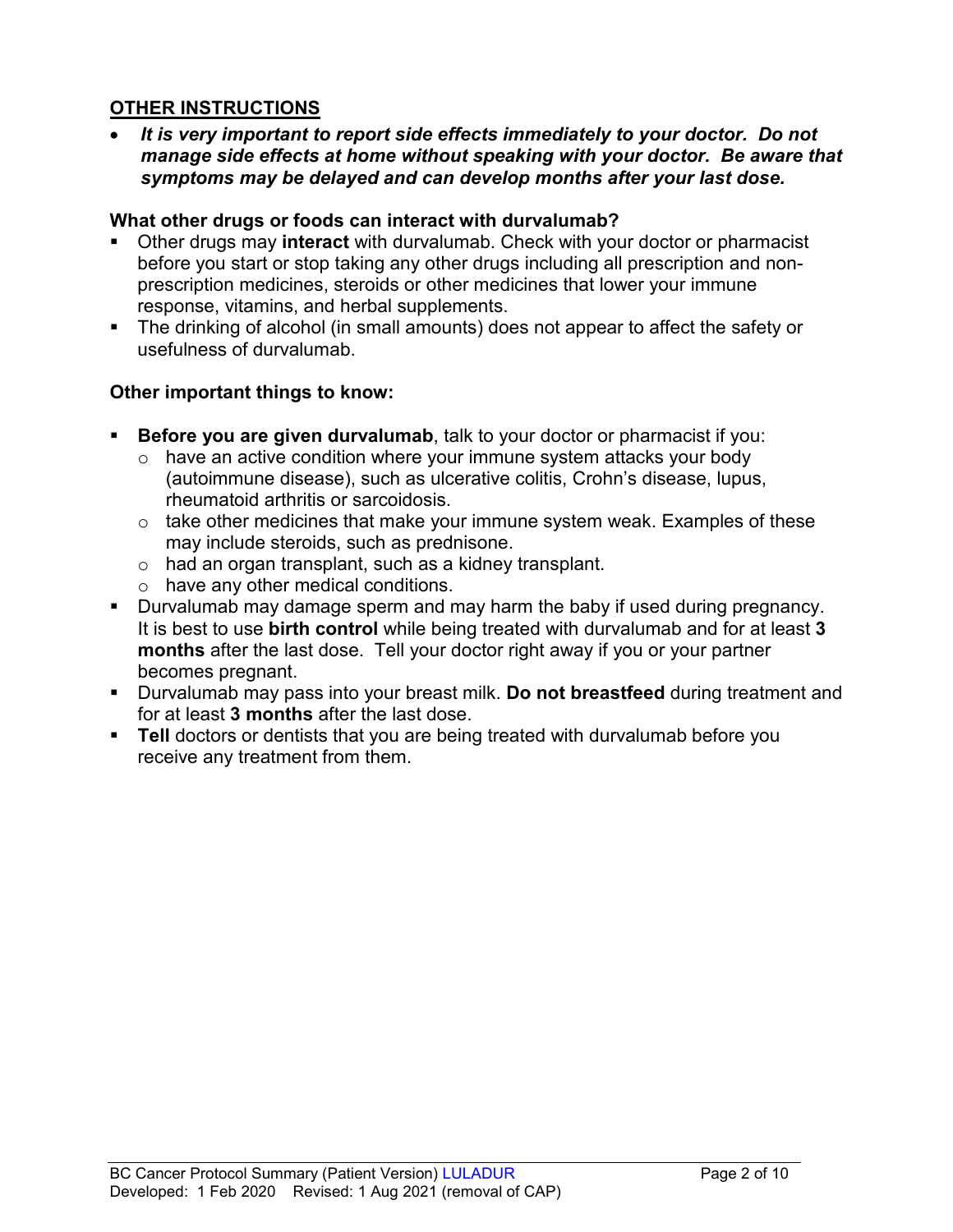## **SIDE EFFECTS AND WHAT TO DO ABOUT THEM**

## **Durvalumab may cause serious immune reactions against your own body (autoimmune) affecting many parts.**

## **Are there any risks?**

Unexpected and unlikely side effects can occur with any drug treatment. The ones listed below are particularly important for you to be aware of as they are directly related to the common actions of the drug in your treatment plan.

## **What is the most important information I should know about SERIOUS SIDE EFFECTS?**

- Durvalumab can cause serious side effects in many parts of your body. These side effects are most likely to begin during treatment; however, side effects can show up months after your last treatment with durvalumab.
- **Tell** your doctor as soon as possible if you have any of serious side effects listed in the table below or your symptoms get worse.
- **Do not try to treat or diagnose symptoms yourself**. Getting medical treatment right away may keep the problem from becoming more serious.

The following side effects were most frequently reported:

## **Very common (more than 1 in 10 people)**

- cough
- upper respiratory tract infection
- rash
- diarrhea
- fever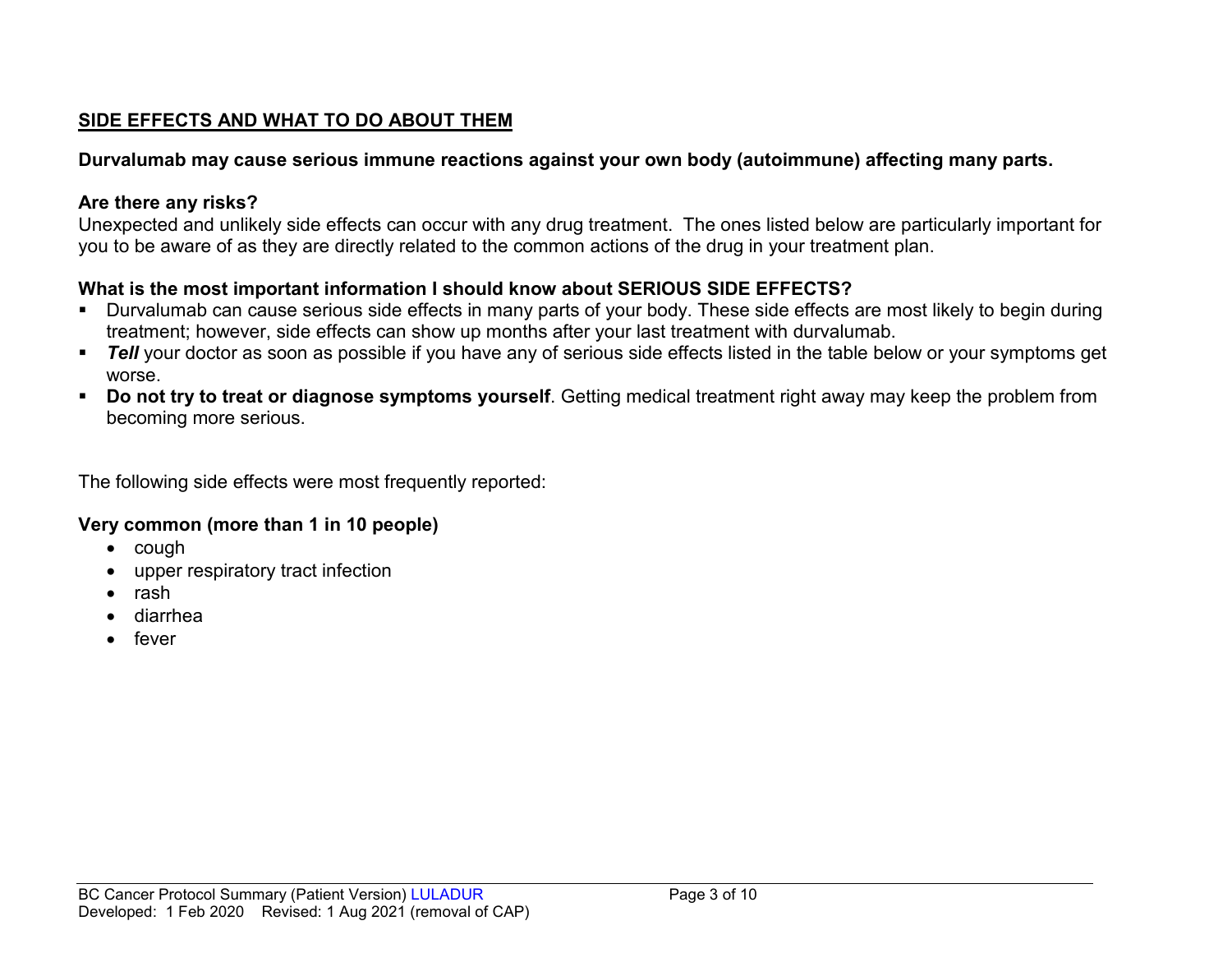| <b>SERIOUS SIDE EFFECTS</b>                                                           | How common is it?  |
|---------------------------------------------------------------------------------------|--------------------|
| Inflammation of the LUNGS (pneumonitis)                                               | <b>Very Common</b> |
| Symptoms may include:                                                                 |                    |
| shortness of breath                                                                   |                    |
| chest pain                                                                            |                    |
| coughing                                                                              |                    |
| <b>Problems with muscles</b>                                                          | <b>Very Common</b> |
| Symptoms may include:                                                                 |                    |
| back pain<br>$\bullet$                                                                |                    |
| spasms                                                                                |                    |
| weakness                                                                              |                    |
| muscle pain                                                                           |                    |
| <b>Skin problems</b>                                                                  | <b>Very Common</b> |
| Symptoms may include:                                                                 |                    |
| rash                                                                                  |                    |
| dry skin                                                                              |                    |
| Inflammation of the INTESTINES (colitis)                                              | Common             |
| Symptoms may include:                                                                 |                    |
| diarrhea (loose stools) or more bowel movements than usual. Do not treat the diarrhea |                    |
| yourself.                                                                             |                    |
| blood or mucus in stools or dark, tarry, sticky stools<br>$\bullet$                   |                    |
| severe stomach pain (abdominal pain) or tenderness                                    |                    |
| Inflammation of the LIVER (hepatitis)                                                 | Common             |
| Symptoms may include:                                                                 |                    |
| nausea or vomiting<br>$\bullet$                                                       |                    |
| loss of appetite<br>$\bullet$                                                         |                    |
| pain on the right side of your stomach<br>$\bullet$                                   |                    |
| yellowing of your skin or the whites of your eyes                                     |                    |
| dark urine                                                                            |                    |
| bleeding or bruise more easily than normal                                            |                    |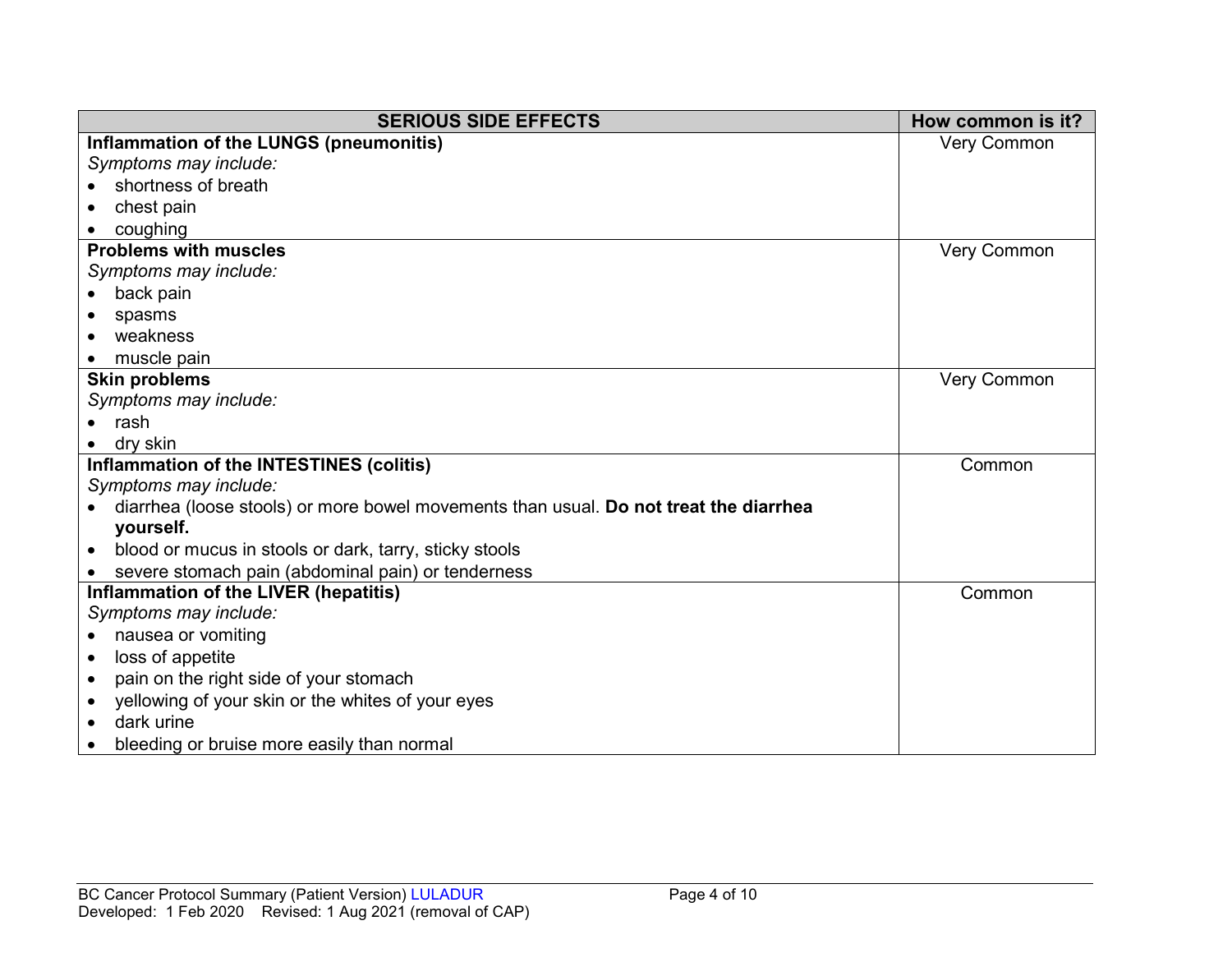| <b>SERIOUS SIDE EFFECTS</b>                                                             | How common is it? |
|-----------------------------------------------------------------------------------------|-------------------|
| Inflammation of the THYROID GLAND (hyperthyroidism, hypothyroidism)                     | Common            |
| Symptoms may include:                                                                   |                   |
| rapid heart beat                                                                        |                   |
| weight loss or gain                                                                     |                   |
| increased sweating                                                                      |                   |
| hair loss<br>$\bullet$                                                                  |                   |
| feeling cold<br>$\bullet$                                                               |                   |
| constipation or diarrhea<br>$\bullet$                                                   |                   |
| your voice gets deeper                                                                  |                   |
| muscle aches<br>$\bullet$                                                               |                   |
| changes in sleep patterns                                                               |                   |
| Inflammation of the PITUITARY GLAND (hypophysitis, hypopituitarism, including secondary | Common            |
| adrenal insufficiency)                                                                  |                   |
| Symptoms may include:                                                                   |                   |
| weight loss                                                                             |                   |
| increased sweating, hot flashes<br>$\bullet$                                            |                   |
| hair loss (includes facial and pubic)<br>$\bullet$                                      |                   |
| feeling cold<br>$\bullet$                                                               |                   |
| headaches that will not go away or unusual headache<br>$\bullet$                        |                   |
| decreased sex drive                                                                     |                   |
| vision problems<br>$\bullet$                                                            |                   |
| excessive thirst and urination                                                          |                   |
| Inflammation of the KIDNEYS (nephritis)                                                 | Common            |
| Symptoms may include:                                                                   |                   |
| changes in the amount or colour of your urine                                           |                   |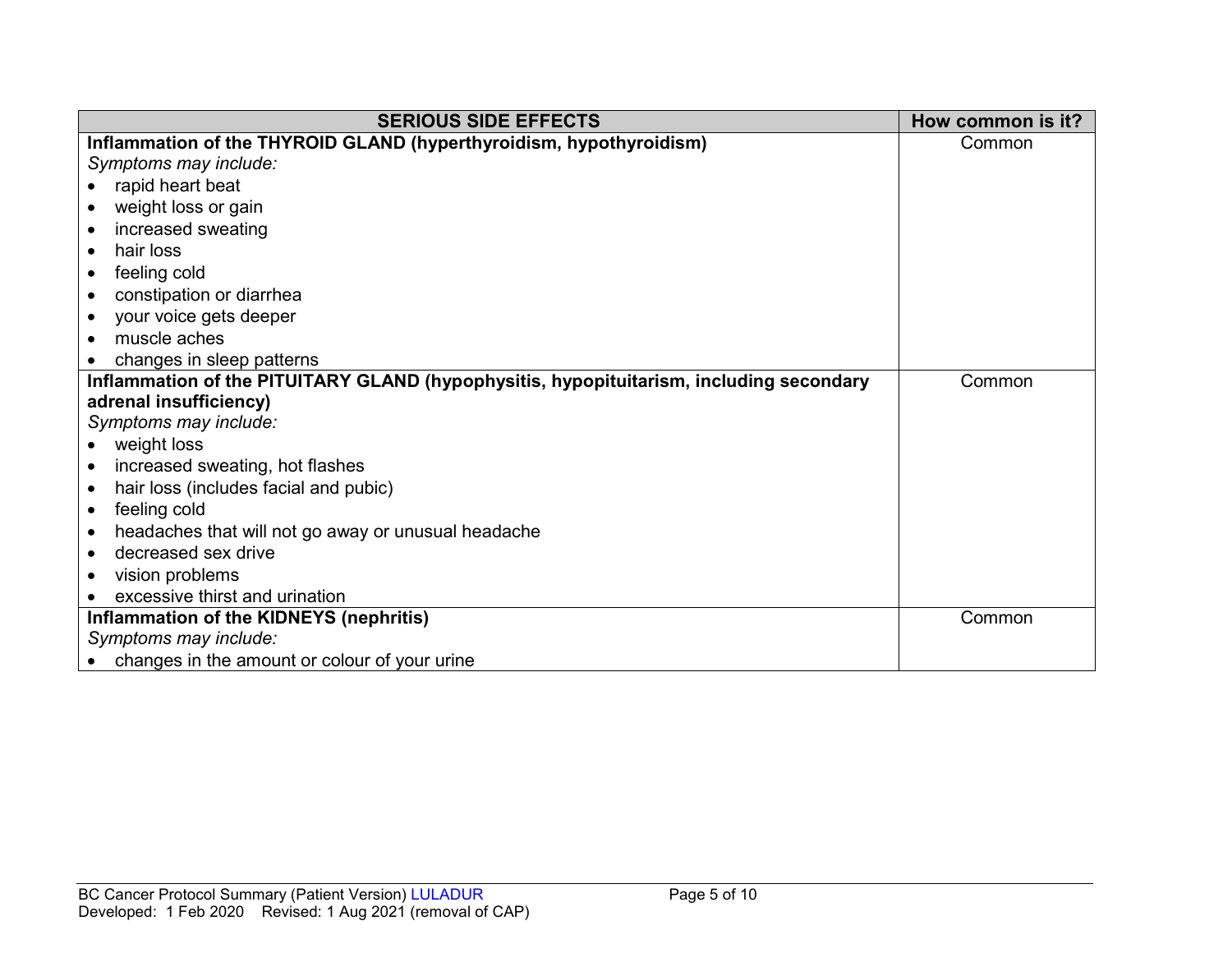| <b>SERIOUS SIDE EFFECTS</b> | How common is it? |
|-----------------------------|-------------------|
| <b>Infusion reactions</b>   | Uncommon          |
| Symptoms may include:       |                   |
| shortness of breath         |                   |
| itching or rash             |                   |
| dizziness                   |                   |
| fever                       |                   |
| wheezing                    |                   |
| flushing                    |                   |
| feeling like passing out    |                   |

| <b>OTHER SIDE EFFECTS</b>                                                                                                                                                                                                                                                          | How common<br>is it? | <b>MANAGEMENT</b>                                                                                                                                                                                                                                         |
|------------------------------------------------------------------------------------------------------------------------------------------------------------------------------------------------------------------------------------------------------------------------------------|----------------------|-----------------------------------------------------------------------------------------------------------------------------------------------------------------------------------------------------------------------------------------------------------|
| Allergic reactions may rarely occur.<br>Signs of an allergic reaction may<br>include flushing, rash, itching,<br>dizziness, fever, chills, swelling,<br>breathing problems, or back or neck<br>pain. This can occur immediately or<br>several hours after receiving<br>durvalumab. | Very rare            | Tell your nurse if this happens while you are receiving<br>durvalumab or contact your oncologist <i>immediately</i> if this<br>happens after you leave the clinic.                                                                                        |
| Loss of appetite sometimes occurs.                                                                                                                                                                                                                                                 | Very Common          | Try the ideas in Food Ideas to Help with Decreased<br>Appetite.<br>If loss of appetite is persistent and you have other<br>symptoms of hepatitis, tell your doctor as soon as<br>possible. (see the table above for serious side effects.)                |
| <b>Sugar control</b> may sometimes be<br>affected in diabetic patients.                                                                                                                                                                                                            | Very Common          | Check your blood sugar regularly if you are diabetic. Tell your<br>doctor if your blood sugars are not controlled.                                                                                                                                        |
| <b>Muscle or joint pain may sometimes</b><br>occur.                                                                                                                                                                                                                                | Common               | Take acetaminophen (e.g., TYLENOL®) every 4-6 hours, to<br>$\bullet$<br>a maximum of 4 g (4000 mg) per day or ibuprofen (e.g.<br>ADVIL®) for mild to moderate pain.<br>Tell your doctor if the pain interferes with your activity or<br>does not go away. |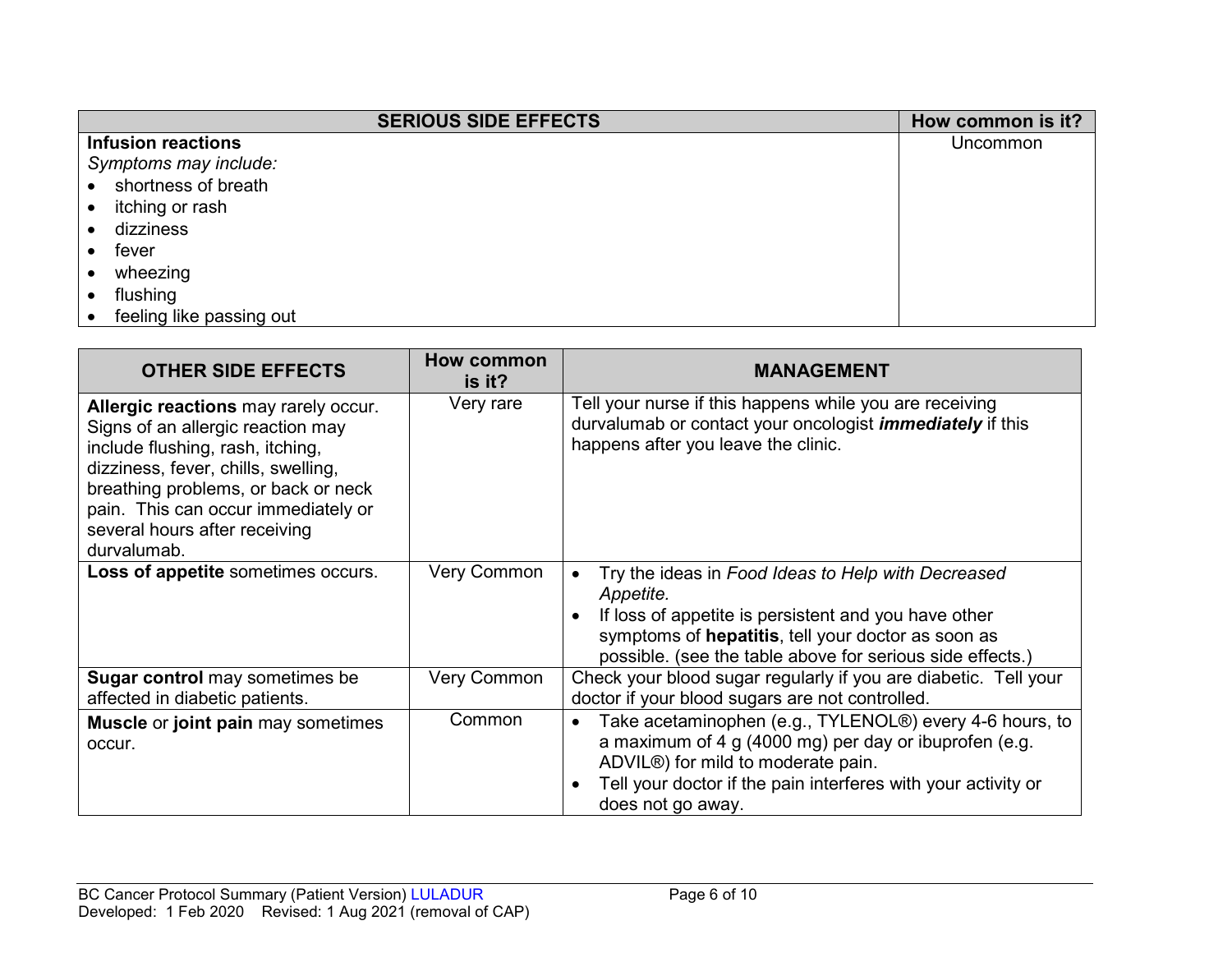| <b>OTHER SIDE EFFECTS</b>                                   | How common<br>is it? | <b>MANAGEMENT</b>                                                                                                                                                                                                                                                                                                                                                     |
|-------------------------------------------------------------|----------------------|-----------------------------------------------------------------------------------------------------------------------------------------------------------------------------------------------------------------------------------------------------------------------------------------------------------------------------------------------------------------------|
| <b>Tiredness</b> and lack of energy may<br>sometimes occur. | Common               | Do not drive a car or operate machinery if you are feeling<br>tired.<br>Try the ideas in Your Bank to Energy Savings: Helping<br>People with Cancer Handle Fatigue.*<br>If tiredness is persistent and you have other symptoms of<br>hepatitis or inflammation of glands, tell your doctor as<br>soon as possible. (see the table above for serious side<br>effects.) |
| Hair loss does not occur with<br>durvalumab.                | Rare                 |                                                                                                                                                                                                                                                                                                                                                                       |

**\*Please ask your oncologist or pharmacist for a copy.**

**If you experience symptoms or changes in your body that have not been described above but worry you, or if any symptoms are severe, contact:**

 **at telephone number:**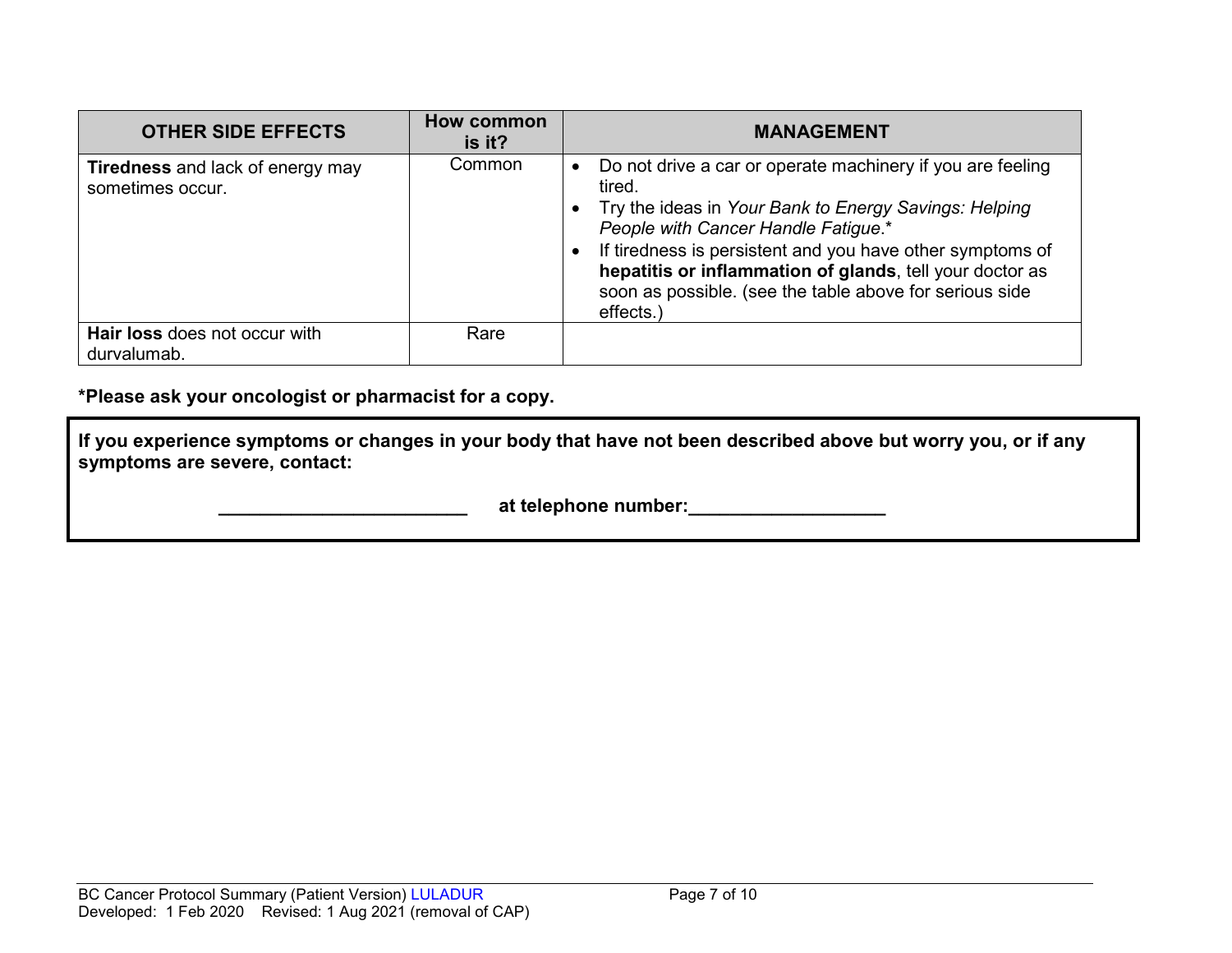| ВC<br><b>MEDICAL</b><br><b>CAN</b><br><b>ALERT</b><br>CER<br><b>Provincial Health Services Authority</b><br>NAME | SEVERE IMMUNE-MEDIATED ADVERSE REACTIONS<br>Including enterocolitis, intestinal perforation, hepatitis,<br>dermatitis (including toxic epidermal necrolysis),<br>neuropathy, endocrinopathy, pneumonitis,<br>myositis,<br>myocarditis and toxicities in other organ systems. Duration<br>of risk after treatment is unknown. |
|------------------------------------------------------------------------------------------------------------------|------------------------------------------------------------------------------------------------------------------------------------------------------------------------------------------------------------------------------------------------------------------------------------------------------------------------------|
| has received                                                                                                     | FOR MORE INFORMATION:                                                                                                                                                                                                                                                                                                        |
| CHECKPOINT INHIBITOR IMMUNOTHERAPY:                                                                              |                                                                                                                                                                                                                                                                                                                              |
| Immune-Mediated Adverse Reactions                                                                                |                                                                                                                                                                                                                                                                                                                              |
| ALWAYS CARRY THIS CARD AND SHOW TO<br>PHYSICIANS INCLUDING ANESTHETISTS                                          | www.bccancer.bc.ca/health-professionals/professional-resources/cancer-drug-manual<br>Rev Aug 2018                                                                                                                                                                                                                            |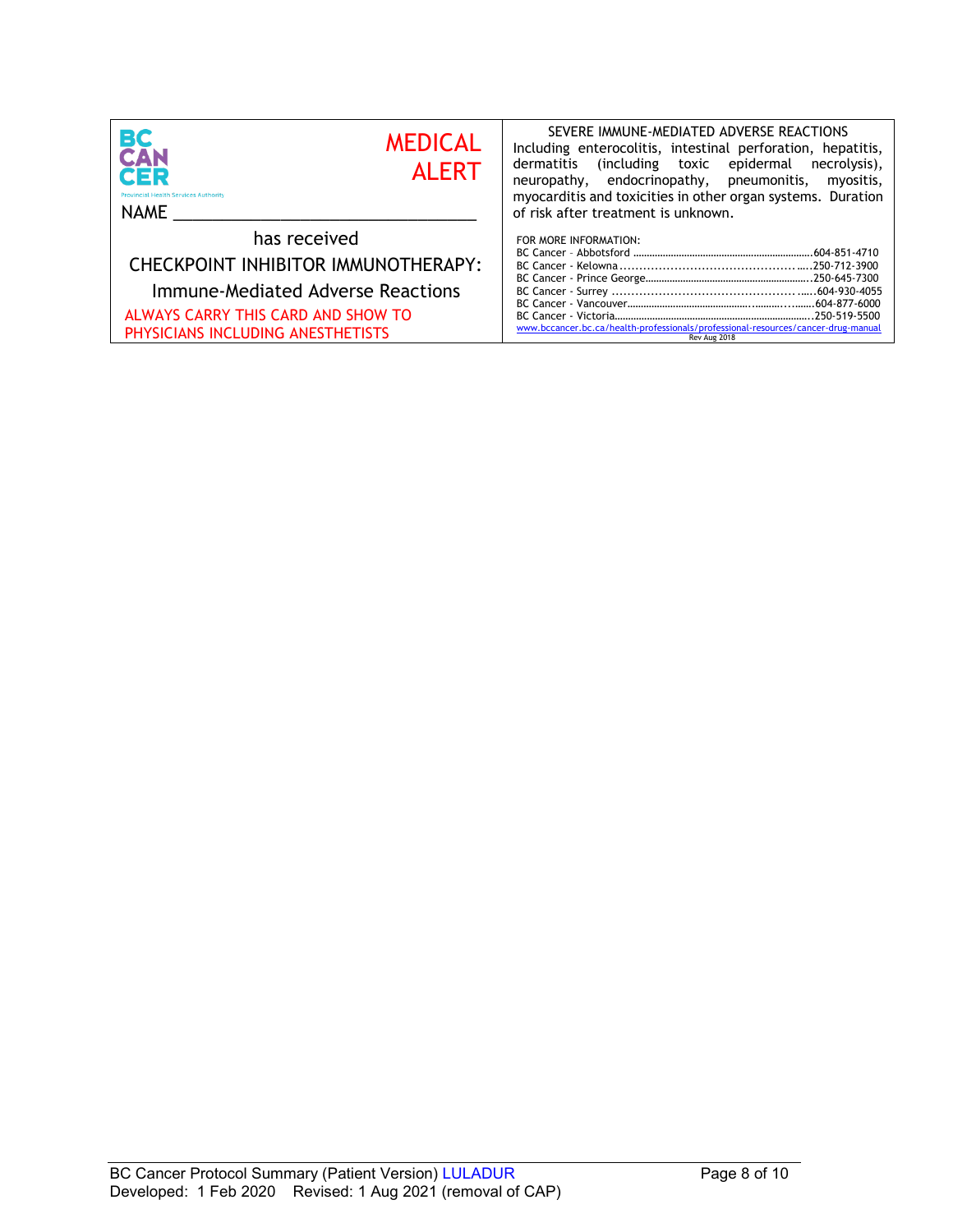| To Whom It May Concern:                                                                                                                                                                                                                                                                                                                                                            |
|------------------------------------------------------------------------------------------------------------------------------------------------------------------------------------------------------------------------------------------------------------------------------------------------------------------------------------------------------------------------------------|
|                                                                                                                                                                                                                                                                                                                                                                                    |
|                                                                                                                                                                                                                                                                                                                                                                                    |
|                                                                                                                                                                                                                                                                                                                                                                                    |
|                                                                                                                                                                                                                                                                                                                                                                                    |
| This patient is receiving immunotherapy at the BC Cancer and is at risk of immune-related<br>toxicities which may be life threatening and require urgent management.                                                                                                                                                                                                               |
| Immunotherapy toxicities are different from those encountered with standard chemotherapy<br>or targeted therapies. The immune system may become dysregulated during immunotherapy<br>treatment, leading to symptoms and findings which mimic autoimmune disorders. Adverse<br>events can occur during or following treatment and can be life threatening. Any organ system         |
| in the body is at risk including, but not limited to:                                                                                                                                                                                                                                                                                                                              |
| Lungs (pneumonitis, pleuritis, sarcoidosis)<br>Gastrointestinal (colitis, ileitis, pancreatitis)<br>Liver (hepatitis)                                                                                                                                                                                                                                                              |
| Skin (rash, Stevens-Johnson syndrome)<br>Endocrine (hypophysitis, adrenal insufficiency, hypo/hyperthyroidism, type 1 diabetes mellitus)<br>Renal (interstitial nephritis)                                                                                                                                                                                                         |
| Blood (hemolytic anemia, thrombocytopenia, neutropenia)<br>Neurologic (encephalitis, Guillain-Barré syndrome, meningitis, myasthenia gravis, neuropathy)<br>Musculoskeletal (myositis, arthritis)                                                                                                                                                                                  |
| Cardiovascular (pericarditis, myocarditis, vasculitis)<br>Ophthalmologic (uveitis, scleritis, episcleritis, conjunctivitis, retinitis)                                                                                                                                                                                                                                             |
| Management of immune-related toxicities necessitates prompt coordination with a medical<br>oncologist with initiation of high dose corticosteroids, and may require referral to the<br>appropriate subspecialty. If you suspect your patient is presenting with immune-related<br>toxicity, please contact the patient's medical oncologist directly or if after hours contact the |
| on-call physician, or as per your local centre's process (next page). Additional information on<br>immunotherapy toxicity treatment algorithms is located at the end of the above posted<br>protocol at www.bccancer.bc.ca.                                                                                                                                                        |
|                                                                                                                                                                                                                                                                                                                                                                                    |